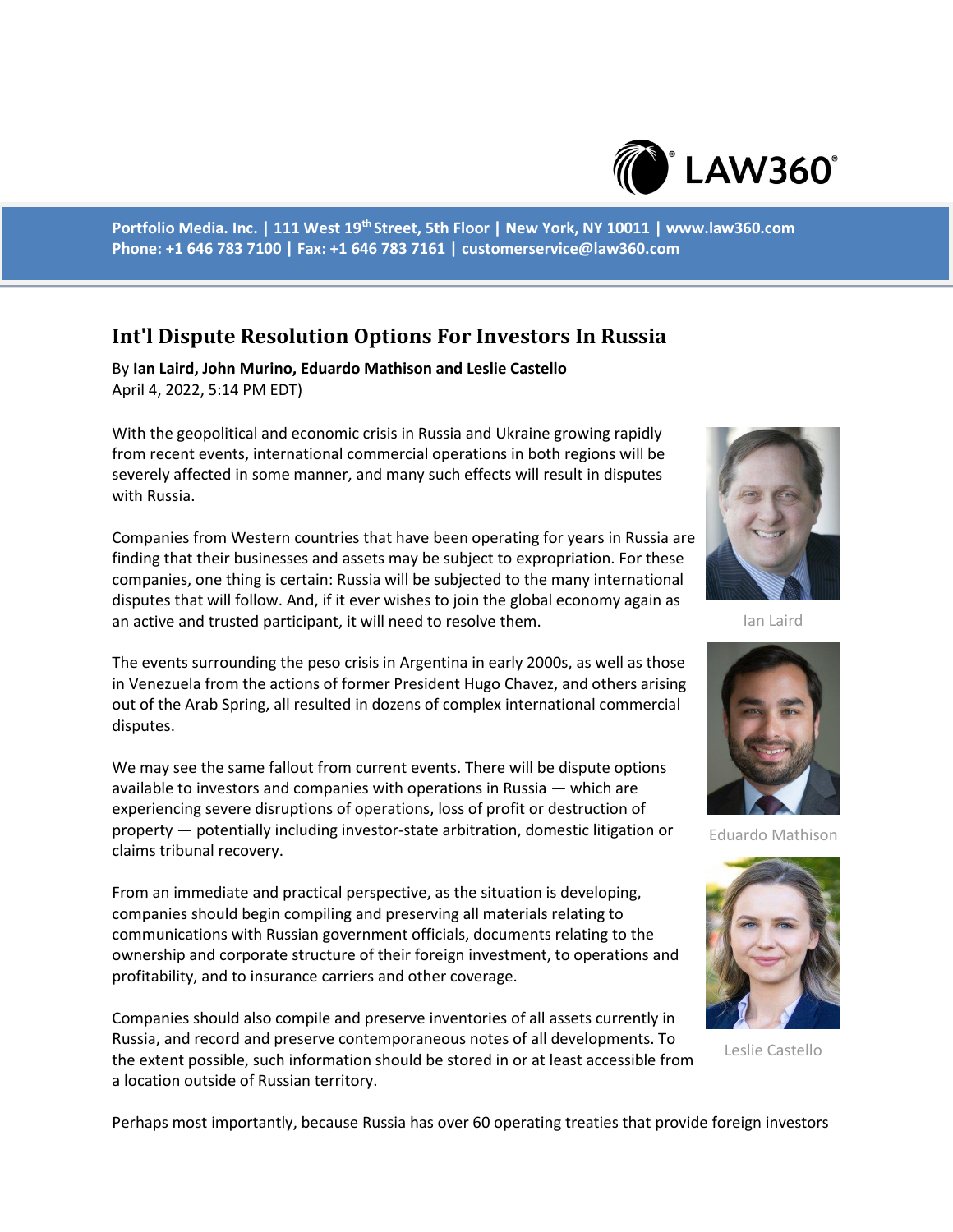with certain protections, investor-state dispute settlement mechanisms may be available for parties eligible to bring claims under those treaties.

Specifically, the treaties provide a process to seek compensation for expropriation and nationalization, such as may occur if the proposed legislation currently before the Russian Parliament is approved and implemented.[1]

Affected parties in Russia may also consider pursuing recovery of their commercial damages through other avenues, including domestic litigation in the U.S. or elsewhere, international commercial arbitration or potential future mass claims tribunals that may be formed after the conflict is over. Each avenue of recovery will present unique challenges.

And, if none of these options offer a viable avenue for recovery against states or state entities, affected parties should consider if their agreements or applicable treaties allow for actions against third parties.

## **Investor-State Arbitration**

Foreign investors in Russia may consider pursuing investor-state arbitration if:

- The investor is a national of a state that is a party to an in-force international investment agreement, or IIA, such as defined by a bilateral investment treaty, a free-trade agreement or another similar international instrument; or
- The investor is itself a signatory to a contract or some form of investment agreement with the state, its municipalities, or agencies or instrumentalities, which includes an international dispute resolution clause.

There are currently more than 60 in-force investment treaties to which Russia is a signatory, and they all provide for procedures by which foreign investors may seek compensation arising from direct and indirect expropriation. The signatories to these treaties include the major members of the European Union, Canada, Japan and others.

Although there is not currently an in-force bilateral investment treaty or other investment agreement between the U.S. and Russia, American investors may consider whether their investment structure would permit bringing an investor-state claim through an affiliate or subsidiary under the auspices of another bilateral investment treaty or IIA, such as those to which the United Kingdom, Italy, Germany, France or the Netherlands are a signatory.

Such treaties may also include protections against arbitrary and discriminatory treatment, fair and equitable treatment, full protection and security, assurances of monetary transfers out of the country, and obligations of general compensation for losses caused by war and armed conflict on a most-favored nation basis. An example of the latter protection, called a "protection from strife" clause, is found in Article 4 of the U.K.-Russia bilateral investment treaty:

Investors of one Contracting Party whose investments in the territory of the other Contracting Party suffer losses owing to any armed conflict, a state of national emergency or civil disturbances in the territory of the latter Contracting Party shall be accorded by the latter Contracting Party treatment, as regards restitution, indemnification, compensation or other settlement, no less favorable than that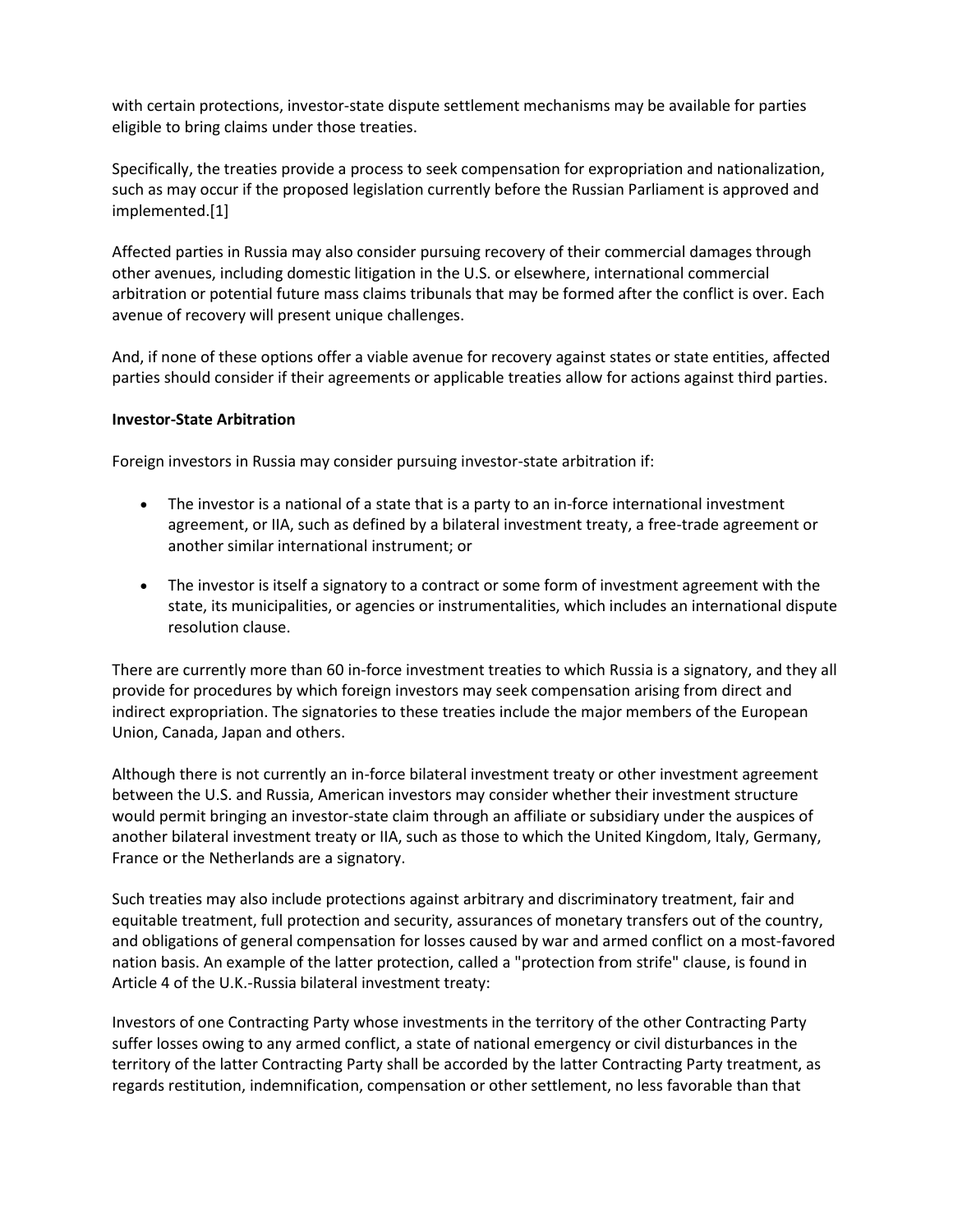which the latter Contracting Party accords to investors of any third State. Resulting payments shall be made without delay and be freely transferable.

Companies should carefully review the applicable IIA for a full understanding of what claims may be brought and to what damages they may be entitled. In the event that a company is a signatory to an investment contract with Russia, its municipalities, or the agencies or instrumentalities of the state or municipality, the party should also carefully review their contract to determine what dispute resolution mechanism, if any, is identified, and what claims may be available outside or beyond the scope of the IIA, to the extent that any are applicable.

A state party to an IIA may also consider directly engaging in state-to-state investment arbitration against Russia on behalf of its investors, likely depending on the breadth of claims, the investors affected in that particular state, and the will of the home state to espouse its nationals' international rights through such diplomatic protection.

## **Litigation**

Depending again on the individual circumstances and factors present, companies may consider initiating litigation proceedings under the relevant and applicable domestic law. Companies should pay particular attention to questions of jurisdiction and which parties it can or should bring claims against.

Companies should also review their underlying contracts and the applicable domestic law to address these questions. In the U.S., for example, the Foreign Sovereign Immunities Act provides broad jurisdictional immunity for sovereigns, subject to a few key exceptions that may be applicable in a given context.

## **Claims Tribunals, Commissions and Funds**

Although most mass claims tribunals and commissions that are organized following acts of war, invasion and occupation are largely designed to address the critical issues pertaining to humanitarian needs, such tribunals have also been used to compensate individuals and businesses whose commercial activities were disrupted as a direct result of war.

One of the best-known examples of an international claims tribunal is the Iran-U.S. claims tribunal, which arose after the 1979 Iranian Revolution and the widespread expropriation of U.S. investments. Approximately 4,700 private U.S. claims were filed against the government of Iran at the tribunal, resulting in more than \$2.5 billion in awards to U.S. nationals and companies.

Such tribunals and commissions have been created in myriad ways, including through United Nations resolutions and domestic legislation. However, the creation of a commercial claims tribunal following Russia's war with Ukraine in this instance is likely to face significant obstacles.

For example, the U.N. Security Council has been previously responsible for passing the resolution that created the United Nations Compensation Commission, which was designed to compensate individuals and businesses for claims arising out of the 1990 Iraqi invasion and occupation of Kuwait.

Under the commission, around 6,600 commercial claims were submitted by approximately 70 governments seeking \$79 billion in compensation; the U.S. made 95 claims on behalf of its investors, resulting in more than \$633 million in compensation. However, Russia's position on the U.N. Security